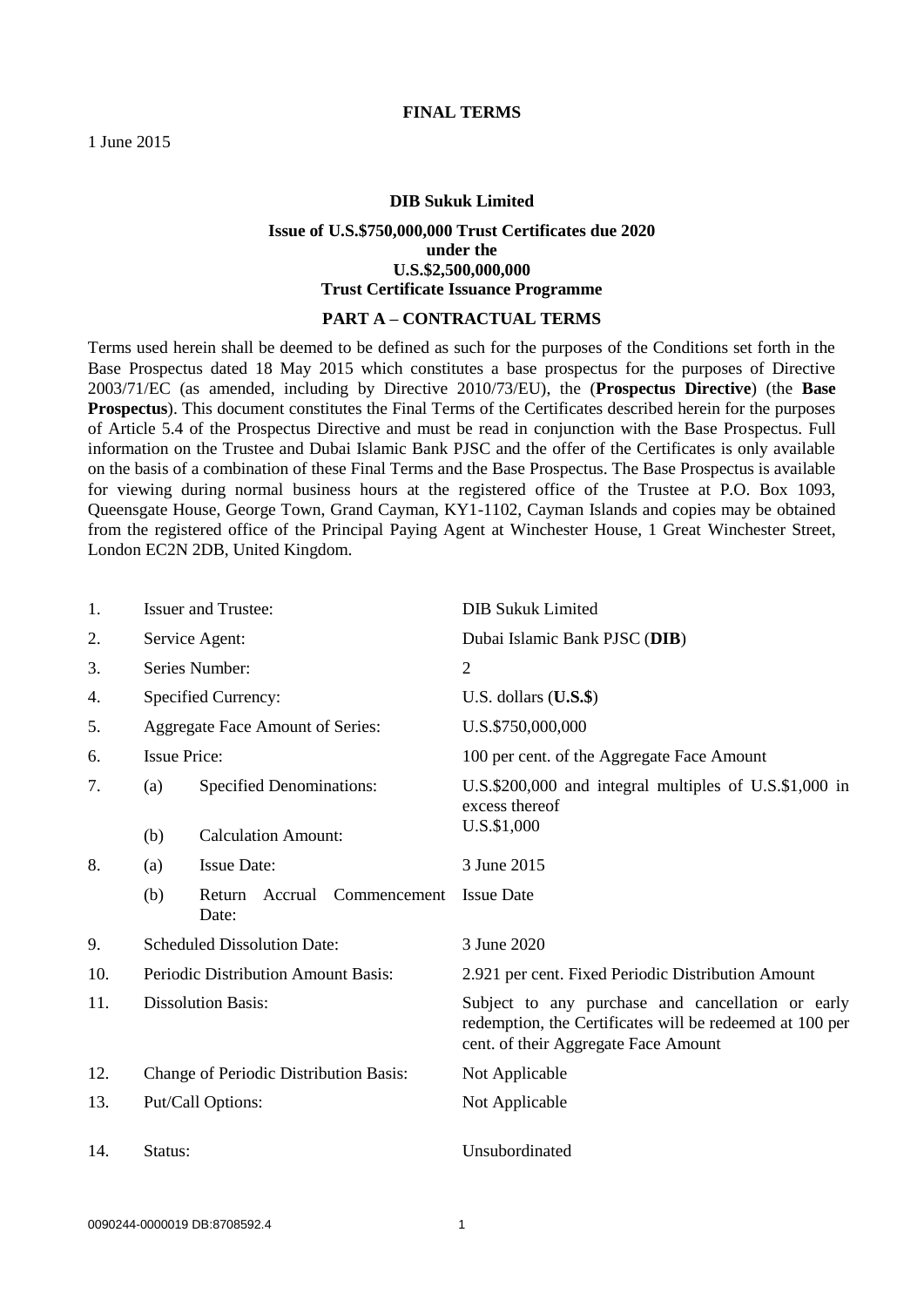# **PROVISIONS RELATING TO PERIODIC DISTRIBUTIONS PAYABLE**

| 15. | Notice periods for Condition 10.2:                                                 |                                                                 | Minimum period: 30 days<br>Maximum period: 60 days                                                                                                         |  |  |  |  |  |
|-----|------------------------------------------------------------------------------------|-----------------------------------------------------------------|------------------------------------------------------------------------------------------------------------------------------------------------------------|--|--|--|--|--|
| 16. |                                                                                    | Fixed Periodic Distribution Provisions:                         | Applicable                                                                                                                                                 |  |  |  |  |  |
|     | Rate:<br>(a)                                                                       |                                                                 | 2.921 per cent. per annum payable semi-annually in<br>arrear on each Periodic Distribution Date                                                            |  |  |  |  |  |
|     | (b)                                                                                | Periodic Distribution Dates:                                    | 3 June and 3 December in each year up to and<br>including the Scheduled Dissolution Date. The first<br>Periodic Distribution Date shall be 3 December 2015 |  |  |  |  |  |
|     | (c)                                                                                | <b>Fixed Amount:</b>                                            | U.S.\$14.605 per Calculation Amount                                                                                                                        |  |  |  |  |  |
|     | (d)                                                                                | <b>Broken Amount:</b>                                           | Not Applicable                                                                                                                                             |  |  |  |  |  |
|     | (e)                                                                                | Day Count Fraction:                                             | 30/360                                                                                                                                                     |  |  |  |  |  |
|     | (f)                                                                                | <b>Determination Date:</b>                                      | Not Applicable                                                                                                                                             |  |  |  |  |  |
|     | (g)                                                                                | Business Day Convention (for the<br>purposes of Condition 6.3): | Following Business Day Convention                                                                                                                          |  |  |  |  |  |
| 17. | Floating Periodic Distribution Provisions:                                         |                                                                 | Not Applicable                                                                                                                                             |  |  |  |  |  |
|     |                                                                                    | PROVISIONS RELATING TO DISSOLUTION                              |                                                                                                                                                            |  |  |  |  |  |
| 18. | Optional Dissolution (Call):                                                       |                                                                 | Not Applicable                                                                                                                                             |  |  |  |  |  |
| 19. | Certificateholder Put Option:                                                      |                                                                 | Not Applicable                                                                                                                                             |  |  |  |  |  |
| 20. | <b>Final Dissolution Amount:</b>                                                   |                                                                 | U.S.\$1,000 per Calculation Amount                                                                                                                         |  |  |  |  |  |
| 21. | Early Dissolution Amount (Tax):                                                    |                                                                 | U.S.\$1,000 per Calculation Amount                                                                                                                         |  |  |  |  |  |
| 22. | Dissolution Amount pursuant to Condition U.S.\$1,000 per Calculation Amount<br>14: |                                                                 |                                                                                                                                                            |  |  |  |  |  |
|     |                                                                                    | <b>GENERAL PROVISIONS APPLICABLE TO THE CERTIFICATES</b>        |                                                                                                                                                            |  |  |  |  |  |
| 23. | Form of Certificates:                                                              |                                                                 | Global Certificate exchangeable for Certificates in<br>definitive registered form in the limited circumstances<br>specified in the Global Certificate      |  |  |  |  |  |
| 24. | <b>Additional Financial Centres:</b>                                               |                                                                 | Not Applicable                                                                                                                                             |  |  |  |  |  |

# **THIRD PARTY INFORMATION**

Not Applicable.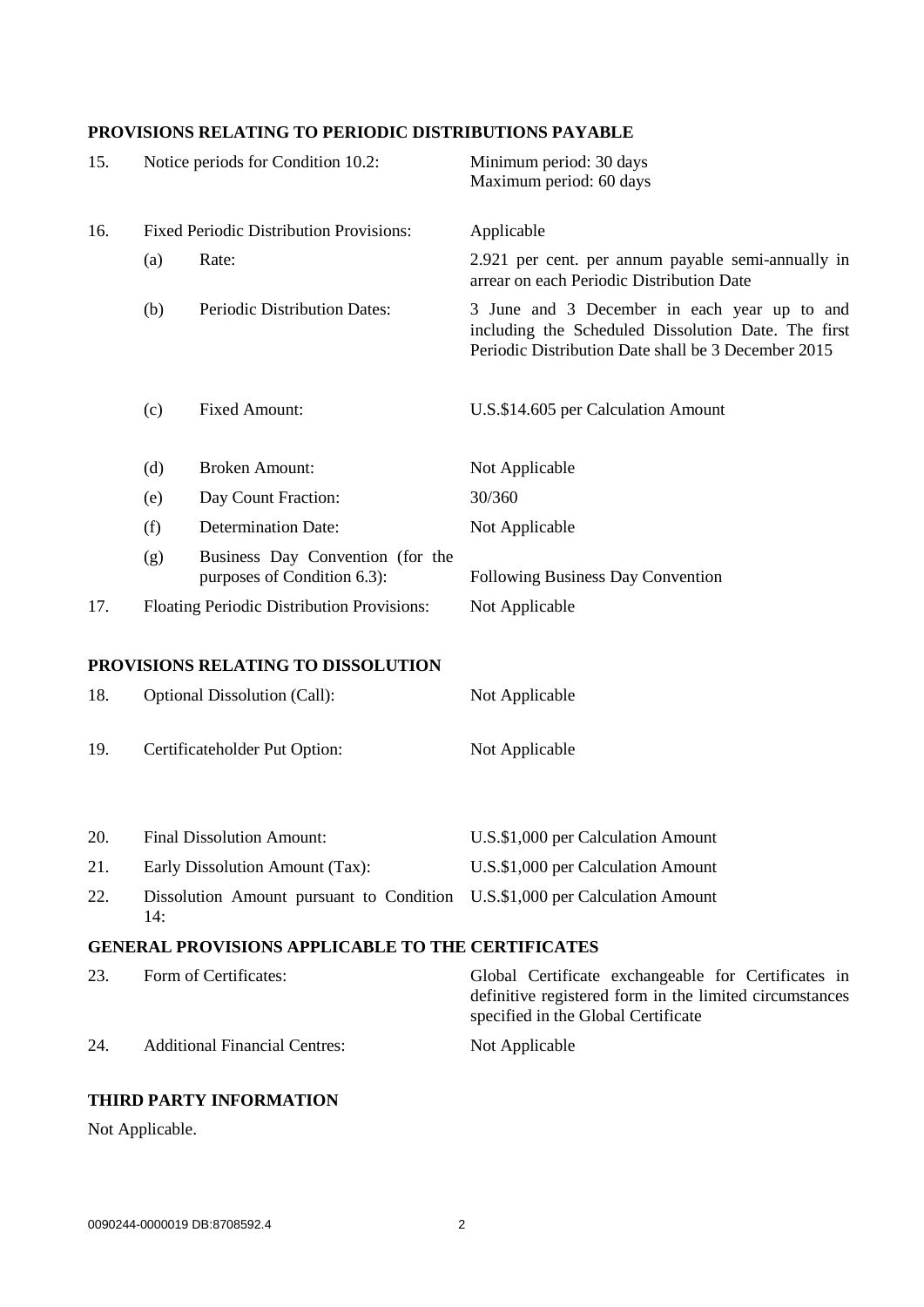### **PURPOSE OF FINAL TERMS**

These Final Terms comprise the final terms required for the issue and admission to trading on NASDAQ Dubai or the Irish Stock Exchange's Main Securities Market and admission to the DFSA Official List or the Official List of the Irish Stock Exchange of the Certificates described herein pursuant to the U.S.\$2,500,000,000 Trust Certificate Issuance Programme of DIB Sukuk Limited.

#### **RESPONSIBILITY**

Each of the Trustee and DIB accepts responsibility for the information contained in these Final Terms. To the best of the knowledge and belief of each of the Trustee and DIB (each having taken all reasonable care to ensure that such is the case) the information contained in these Final Terms is in accordance with the facts and does not omit anything likely to affect the import of such information.

Signed on behalf of

**DIB SUKUK LIMITED** 

By: ........... Andrew Millar Duly authorised

Signed on behalf of **DUBAI ISLAMIC BANK PJSC** 

Duly authorised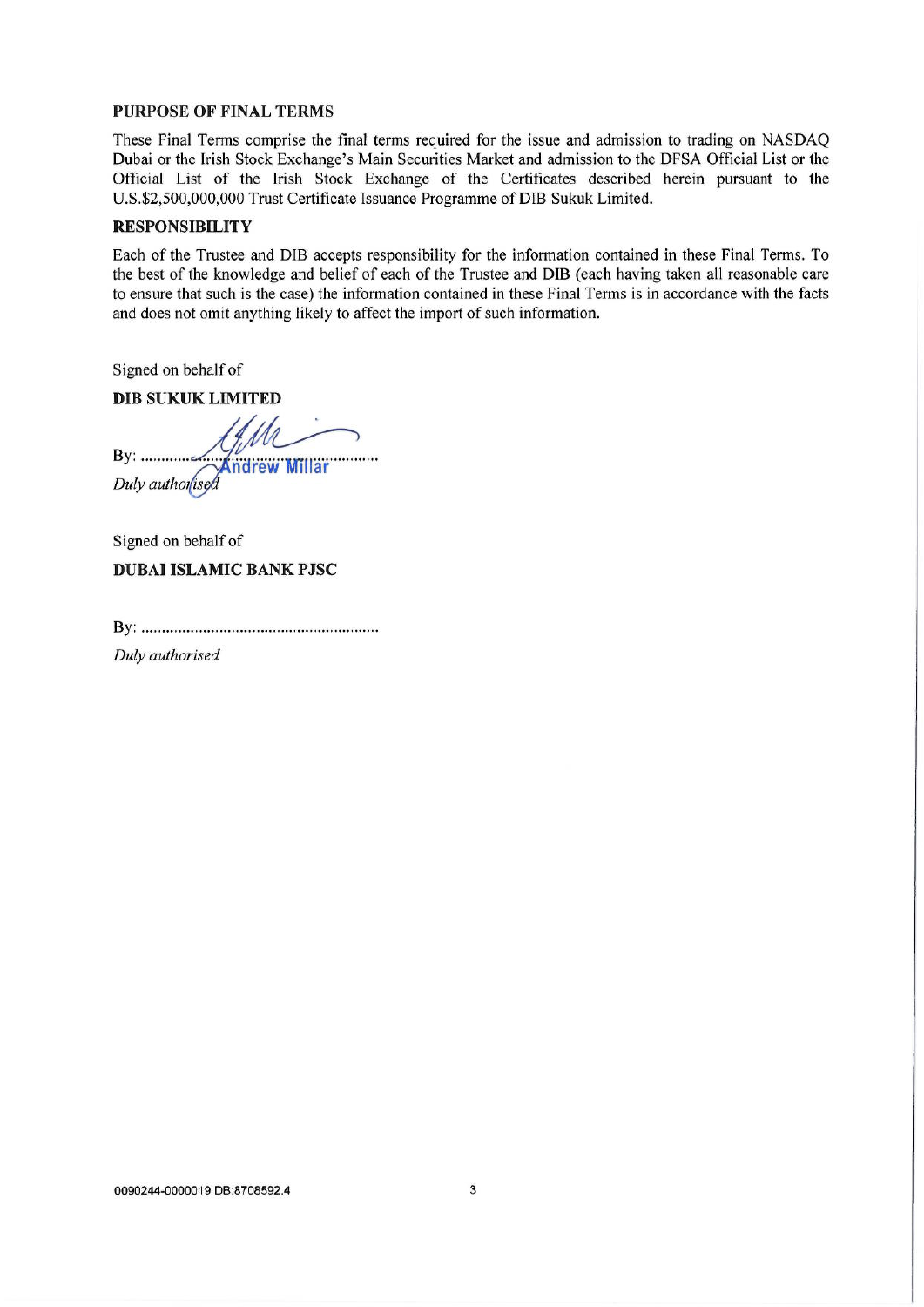#### **PURPOSE OF FINAL TERMS**

These Final Terms comprise the final terms required for the issue and admission to trading on NASDAQ Dubai or the Irish Stock Exchange's Main Securities Market and admission to the DFSA Official List or the Official List of the Irish Stock Exchange of the Certificates described herein pursuant to the U.S.\$2,500,000,000 Trust Certificate Issuance Programme of DIB Sukuk Limited.

#### **RESPONSIBILITY**

Each of the Trustee and DIB accepts responsibility for the information contained in these Final Terms. To the best of the knowledge and belief of each of the Trustee and DIB (each having taken all reasonable care to ensure that such is the case) the information contained in these Final Terms is in accordance with the facts and does not omit anything likely to affect the import of such information.

Signed on behalf of

**DIB SUKUK LIMITED** 

Duly authorised

Signed on behalf of

**DUBAI ISLAMIC BANK PJSC** 

By: Duly authorised

**Mohammed Saleem Chief of Treasury Dubai Islamic Bank** 

| <b>Salman Liagat</b>      |
|---------------------------|
| <b>Head of Finance</b>    |
| <b>Dubai Islamic Bank</b> |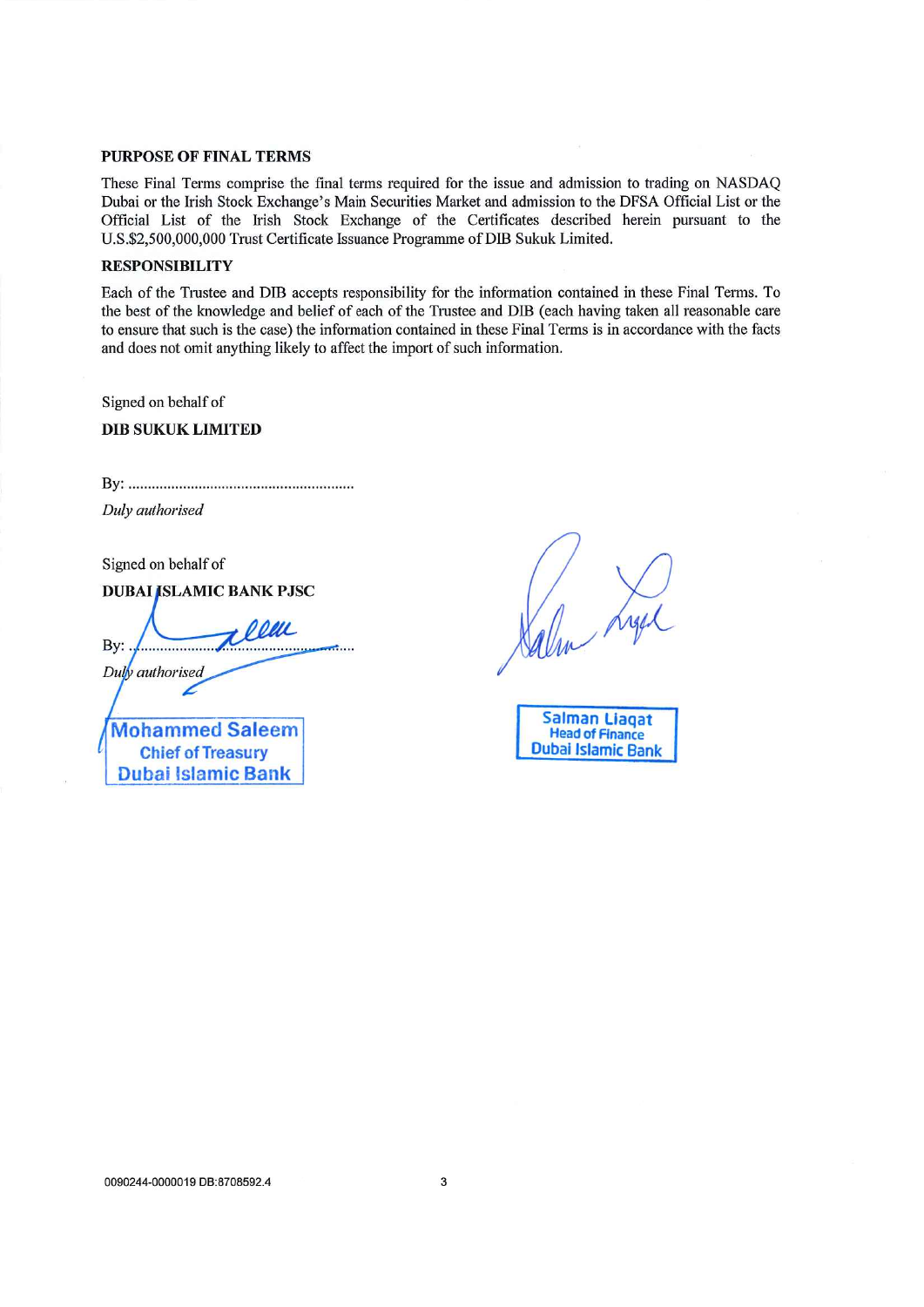#### **PART B – OTHER INFORMATION**

# **1. LISTING AND ADMISSION TO TRADING**

| (i) | Listing and admission to trading: | Application has been made by the Trustee (or on its<br>behalf) for the Certificates to be (i) admitted to trading<br>on the Irish Stock Exchange's Main Securities Market<br>and admitted to listing on the Official List of the Irish<br>Stock Exchange and (ii) admitted to trading on<br>NASDAQ Dubai and admitted to listing on the Official<br>List maintained by the Dubai Financial Services<br>Authority with effect from 4 June 2015. |
|-----|-----------------------------------|------------------------------------------------------------------------------------------------------------------------------------------------------------------------------------------------------------------------------------------------------------------------------------------------------------------------------------------------------------------------------------------------------------------------------------------------|
|     |                                   |                                                                                                                                                                                                                                                                                                                                                                                                                                                |

#### (ii) Estimate of total expenses related to Irish Stock Exchange: €600 admission to trading: NASDAQ Dubai: U.S.\$2,000

#### **2. RATINGS**

Ratings: Fitch Ratings Limited (**Fitch**) is established in the European Union and is registered under Regulation (EC) No. 1060/2009.

> Moody's Investors Service Limited (**Moody's**) is established in the European Union and is registered under Regulation (EC) No. 1060/2009.

> The Certificates to be issued have been rated A by Fitch and Baa1 by Moody's.

# **3. INTERESTS OF NATURAL AND LEGAL PERSONS INVOLVED IN THE ISSUE**

Save for any fees payable to the Managers, so far as each of the Trustee and DIB is aware, no person involved in the issue of the Certificates has an interest material to the offer. The Managers and their affiliates have engaged, and may in the future engage, in investment banking and/or commercial banking transactions with, and may perform other services for, the Trustee and DIB and their affiliates in the ordinary course of business.

# **4. PROFIT OR RETURN**

|    | Indication of profit or return: |                                                                                                                                                           | 2.921 per cent. per annum                                                                                                                       |  |  |  |  |  |
|----|---------------------------------|-----------------------------------------------------------------------------------------------------------------------------------------------------------|-------------------------------------------------------------------------------------------------------------------------------------------------|--|--|--|--|--|
|    |                                 |                                                                                                                                                           | The profit or return is calculated at the Issue Date on<br>the basis of the Issue Price. It is not an indication of<br>future profit or return. |  |  |  |  |  |
| 5. |                                 | <b>OPERATIONAL INFORMATION</b>                                                                                                                            |                                                                                                                                                 |  |  |  |  |  |
|    | (i)                             | ISIN:                                                                                                                                                     | XS1241110300                                                                                                                                    |  |  |  |  |  |
|    | (ii)                            | Common Code:                                                                                                                                              | 124111030                                                                                                                                       |  |  |  |  |  |
|    | (iii)                           | Any clearing system(s) other than Not Applicable<br>Euroclear<br>and<br>Clearstream,<br>Luxembourg<br>and<br>the<br>relevant<br>identification number(s): |                                                                                                                                                 |  |  |  |  |  |
|    | (iv)                            | Delivery:                                                                                                                                                 | Delivery against payment                                                                                                                        |  |  |  |  |  |
|    | (v)                             | Names and addresses of additional                                                                                                                         | Not Applicable                                                                                                                                  |  |  |  |  |  |
|    |                                 |                                                                                                                                                           |                                                                                                                                                 |  |  |  |  |  |